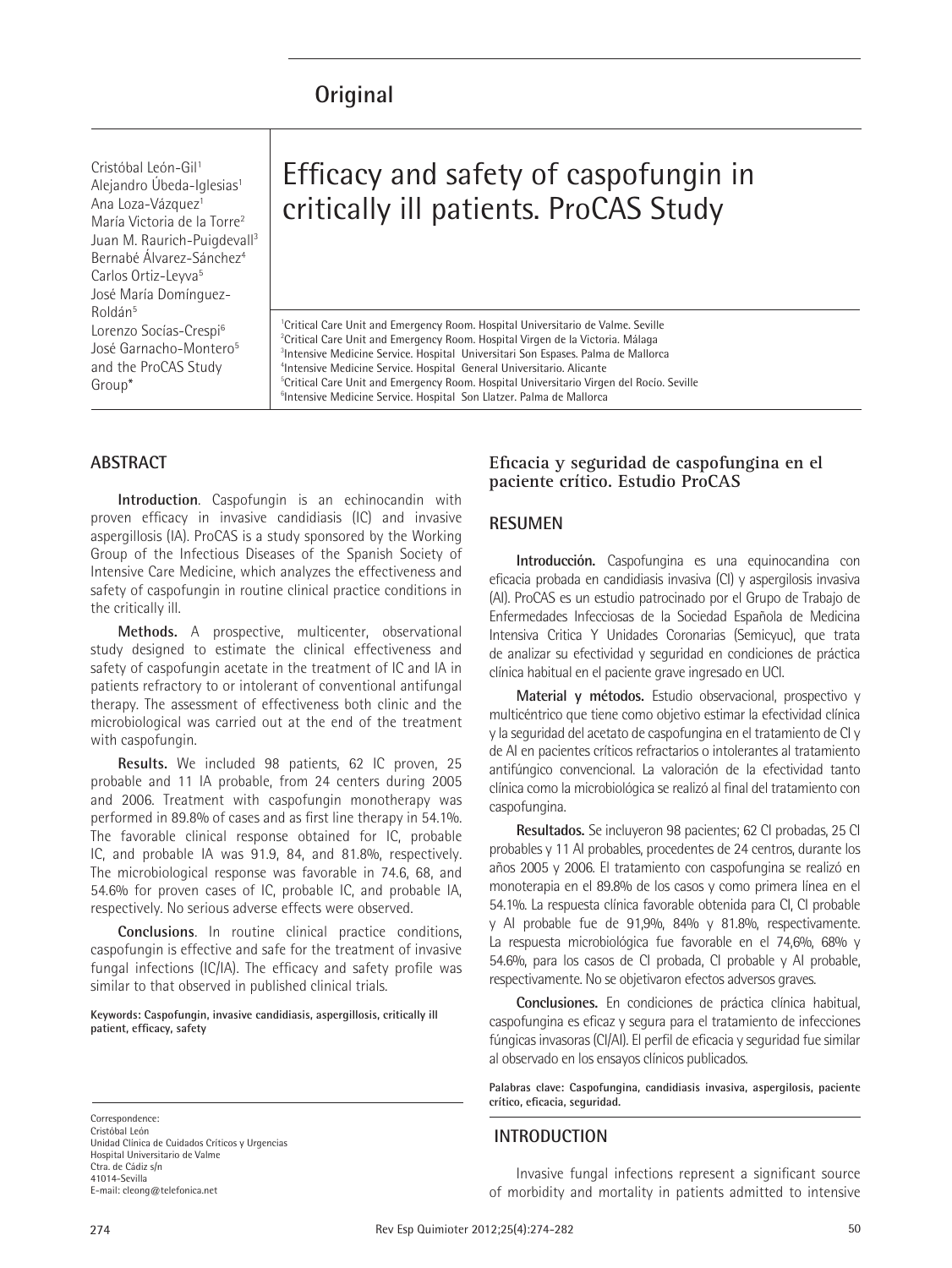care units (ICUs). Mortality rates have been reported of up to 70-80% for invasive candidiasis (IC) and 100% for invasive aspergillosis (IA), despite antifungal therapy. Both IC and IA are conditions that are usually diagnosed late, negatively affecting the effectiveness of antifungal therapy.

In Europe, caspofungin is approved for the treatment of IC in adult and pediatric patients, in cases of IA in adult or pediatric patients as rescue therapy or if intolerant to amphotericin B, and as empirical treatment for febrile neutropenic patients with suspected fungal infection (IC/IA).

Caspofungin has broad activity against *Candida* spp and *Aspergillus* spp, and has shown an efficacy similar to fluconazole in the treatment of esophageal candidiasis, to amphotericin B deoxycholate in the treatment of invasive candidiasis, and to liposomal amphotericin B in the empirical antifungal treatment of neutropenic patients.

Invasive fungal infection has an increasing importance in ICUs, with *Candida* spp being the most common fungal isolation, and to a lesser extent, *Aspergillus* spp. The need to reduce the side effects and interactions associated with azoles and the appearance of strains resistant to these drugs led to the development of the echinocandins. Caspofungin was the first approved for the treatment of invasive fungal infections.

In the last update<sup>1</sup> of the clinical practice guidelines for the management of candidiasis of the Infectious Diseases Society of America (IDSA), it is recommended to use echinocandins in case of moderately severe to severe disease, both in neutropenic and non-neutropenic patients, either empirically or as targeted treatment.

There are numerous clinical studies with caspofungin $2-7$  that have provided high quality data with a high level of scientific evidence. The need to generate additional information about clinical effectiveness and safety under routine clinical practice conditions justifies the conduct of this study.

## **MATERIALS AND METHODS**

#### **Study population**

The study included patients over 18 years of age with a probable or proven diagnosis of IC or IA admitted to intensive care units of Spanish hospitals.

The definitions used in this study of proven, probable, and possible invasive candidiasis and aspergillosis were made in accordance with those adopted by the EORTC/MSG<sup>8</sup>. .

Patients with IA must be refractory or intolerant to other antifungals; for this purpose, refractoriness is defined as progression of infection or lack of improvement after at least 7 days of prior antifungal therapy, and intolerance as significant toxicity or intolerance developed by the patient during standard antifungal therapy or renal dysfunction (clearance creatinine < 50 mL/min) caused by any other previous condition.

In all patients included, the APACHE II score was calculated within 24 hours of admission to the ICU<sup>9</sup>. .

Excluded from the study were patients diagnosed based on single positive culture for *Candida* from a single sample (urine, sputum, catheter tip or zone of catheter insertion); patients with osteomyelitis or endocarditis by *Candida* (including infections of prosthetic valves) who have not received adequate surgical treatment before the start of treatment with caspofungin; patients with *Candida* infection of prosthetic material without its removal at the start of treatment with caspofungin; patients with vascular grafts and positive blood cultures for *Candida*; patients with a diagnosis of allergic bronchopulmonary aspergillosis or patients with infection limited to one or more aspergillomas or ocular aspergillosis without adequate surgical treatment before starting treatment with caspofungin. Also were excluded patients with a history of allergy, hypersensitivity or any serious reaction with an antifungal echinocandin or any of the excipients present in the vials of CANCINAS®. Patients with severe hepatic dysfunction (Child-Pugh >9), prognosis of survival less than 5 days, or who had previously participated in this study or any other involving administration of an investigational drug within 14 days prior to admission or during administration of caspofungin, were excluded.

The investigator could exclude patients who had any concomitant disease or condition that could confound the results of the study or create an additional risk to the patient.

#### **Study design**

This is a prospective, multicenter, observational study to evaluate the clinical effectiveness and safety of acetate caspofungin in the treatment of invasive *Candida* and *Aspergillus* infections in patients refractory or intolerant to conventional antifungal therapy. In general, the dose of caspofungin was adjusted to the summary of product characteristics, with patients receiving a loading dose of 70 mg IV on the first day of treatment, followed by a maintenance dose of 50 mg/day IV from the second day. In patients with liver dysfunction (Child-Pugh classification A or B), the loading dose was reduced to 35 mg on the first day of treatment.

The study protocol was approved by the ethics committees of the participating sites and informed consent was obtained from patients or their relatives in all cases.

#### **Evaluation of clinical response**

The efficacy of caspofungin was evaluated by assessing clinical and microbiological response according to the definitions listed below.

For invasive candidiasis, a complete or partial favorable clinical response was considered as resolution or reduction of signs and symptoms of infection with microbiogical absence of *Candida* infection. An unfavorable clinical response or failure was considered as persistence of signs and symptoms of infection with or without microbiological evidence in the original site or other sterile sites. Clinical relapse was defined as recurrence of signs and symptoms of infection together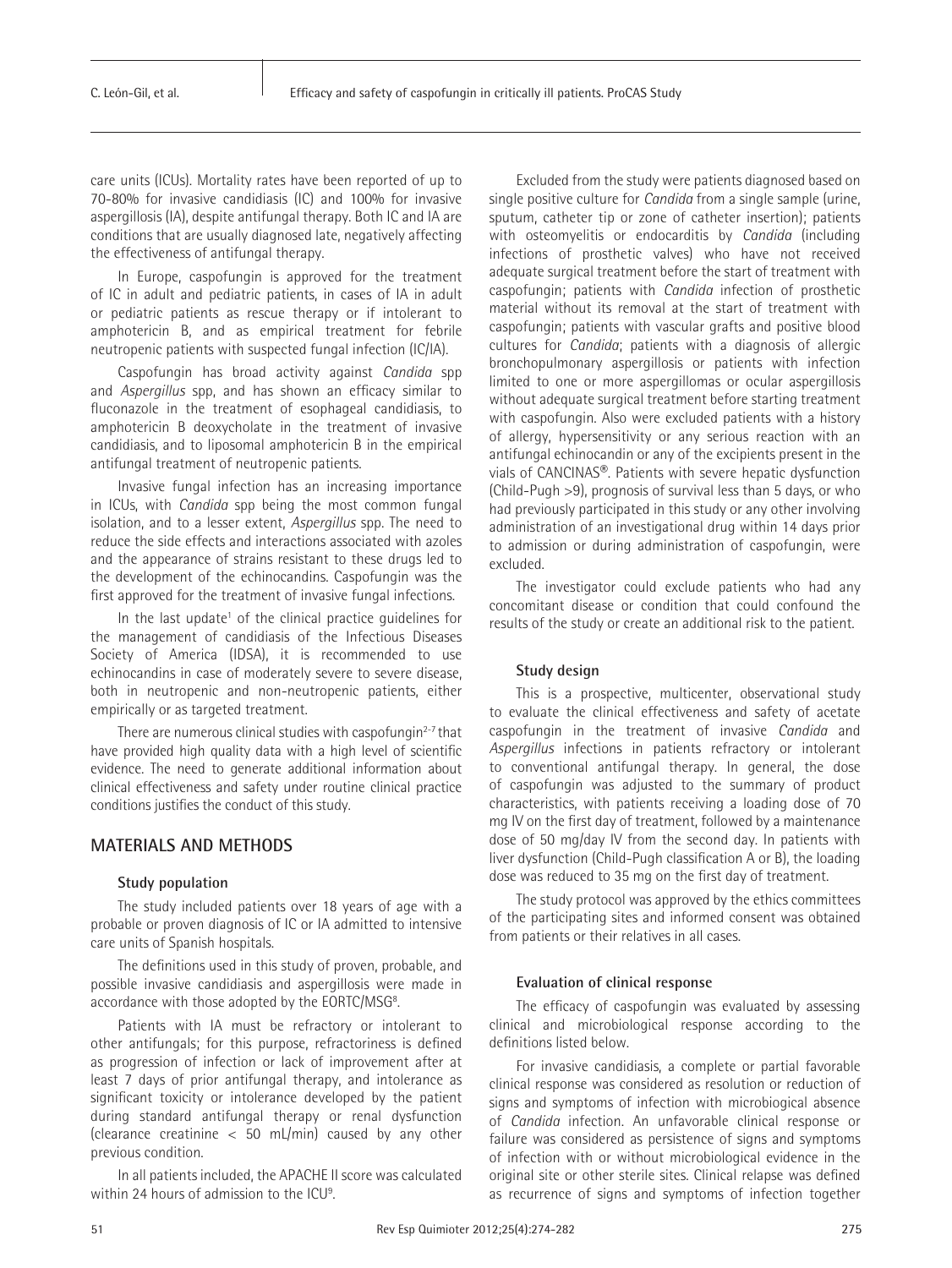with the presence of positive cultures for *Candida* spp or the need to add systemic antifungal therapy as empirical or targeted treatment.

In cases of invasive aspergillosis, complete or partial favorable response was considered as complete or partial resolution or improvement, respectively, of signs and symptoms of infection and radiological or bronchoscopic abnormalities present at the start of treatment with caspofungin. The clinical course was considered as unfavorable (stabilization) in the absence of most signs and symptoms of infection and radiographic or bronchoscopic abnormalities present at the start of the treatment with caspofungin. Unfavorable clinical course (failure) was considered in cases of worsening of signs and symptoms of infection and radiological or bronchoscopic abnormalities present at the start of treatment, requiring starting of alternative antifungal therapy or resulting in patient death. Clinical relapse was defined as the recurrence of IA after treatment discontinuation after the patient had achieved a complete or partial favorable clinical response.

#### **Evaluation of microbiological response**

Eradication was considered as negativization of cultures at the end of caspofungin therapy. Microbiological persistence was defined as positive cultures during and at the end of treatment. If a patient suffered clinical and radiological failure and cultures were not available, microbiological response was assessed as persistence. Response was classified as indeterminate when no culture results were available at the end of treatment or other clinical data on which make an assessment of possible microbiological response. If a patient experienced an improvement or clinical stabilization but cultures were not available, microbiological response of the patient was assessed as indeterminate.

#### **Adverse effects**

The occurrence of adverse effects described in the summary of product characteristics was monitored: exanthema, angioedema, erythema, pruritus, rash, facial edema, bronchospasm, anaphylaxis, dyspnea, headache, palpitations, tachycardia, nausea, diarrhea, vomiting, phlebitis, arthralgia, and laboratory abnormalities (decrease in hemoglobin, hematocrit, WBC or platelets, hypokalemia, hypocalcemia, metabolic acidosis, increased liver enzymes).

The occurrence of adverse effects was evaluated in two ways. First, the clinical investigators were requested to classify adverse events based on the WHO criteria (WHO toxicity criteria) and to evaluate the implication of caspofungin as the cause of the event, defining each case as "no association", "possible", "probable" or "definite." Second, laboratory parameters were recorded at 3 times during the follow-up: before the start of treatment with caspofungin, at the time of maximum pathological deviation of normal laboratory values during caspofungin therapy and at the end of treatment.

#### **Sample size**

This study was designed with no formal hypothesis contrast, and sample size was calculated by estimating a 40% rate of favorable responses for invasive aspergillosis and 63% rate for candidiasis, which is the lower limit of the confidence interval of the response observed as first-line therapy<sup>9</sup>.

## **RESULTS**

Patients admitted to intensive care units of 24 Spanish hospitals during 2005 and 2006 were included. Of the 123 patients included, 2 cases were initially excluded because the patients had been treated with the study drug, leaving 121 patients, of which 23 were excluded because they did not meet the inclusion criteria or had incomplete data, so there were 98 patients for the final analysis.

Table 1 shows the demographic characteristics, comorbidities and risk factors of the patients studied. Sixtytwo patients had proven *Candida* infection: 44 of these infections were candidemia (6 had associated peritonitis and 1 had associated pleural infection), 14 were peritonitis, and 4 were pleural infections. The study included 25 patients diagnosed with probable infection and 11 with probable diagnosis of aspergilosis (table 2). The different isolates obtained are summarized in table 2 and figure 1.

## **Treatment**

Caspofungin was administered for an average of 14 days (range 9-21). Eighty-eight patients (89.8%) received caspofungin monotherapy and 10 patients (10.2%) received caspofungin in combination with another antifungal therapy. Combination therapy was performed with voriconazole in 6 patients and with fluconazole in 2. Amphotericin B lipid complex (1 patient) and liposomal amphotericin B (1 patient), were also used as combined treatment with caspofungin (table 3).

#### **Clinical effectiveness**

In proven cases of candidemia, a favorable complete clinical response was observed in 35 cases (79.5%), a partial clinical response in 6 (13.6%), and clinical failure in 3 (6.8%). When diagnosis was proven non-candidemic invasive candidiasis, the clinical response observed was: a favorable complete response in 14 cases (77.8%), a favorable partial response in 2 (11.1%) and failure in 2 (11.1%).

Clinical response to caspofungin in cases of probable IC was a favorable complete response in 11 patients (44%), a favorable partial response in 10 (40%), and failure in 4 (16%).

In cases diagnosed as probable IA, a complete favorable clinical response was observed in 5 patients (45.4%), a partial favorable clinical response in 4 (36.4%), and stabilization in 2 (18.2%) (table 4). In cases of candidemia, probable IC, and probable IA there were 7 (17.1%), 2 (12.5%), 6 (28.6%) y 2 (22.2%) cases of relapse, respectively.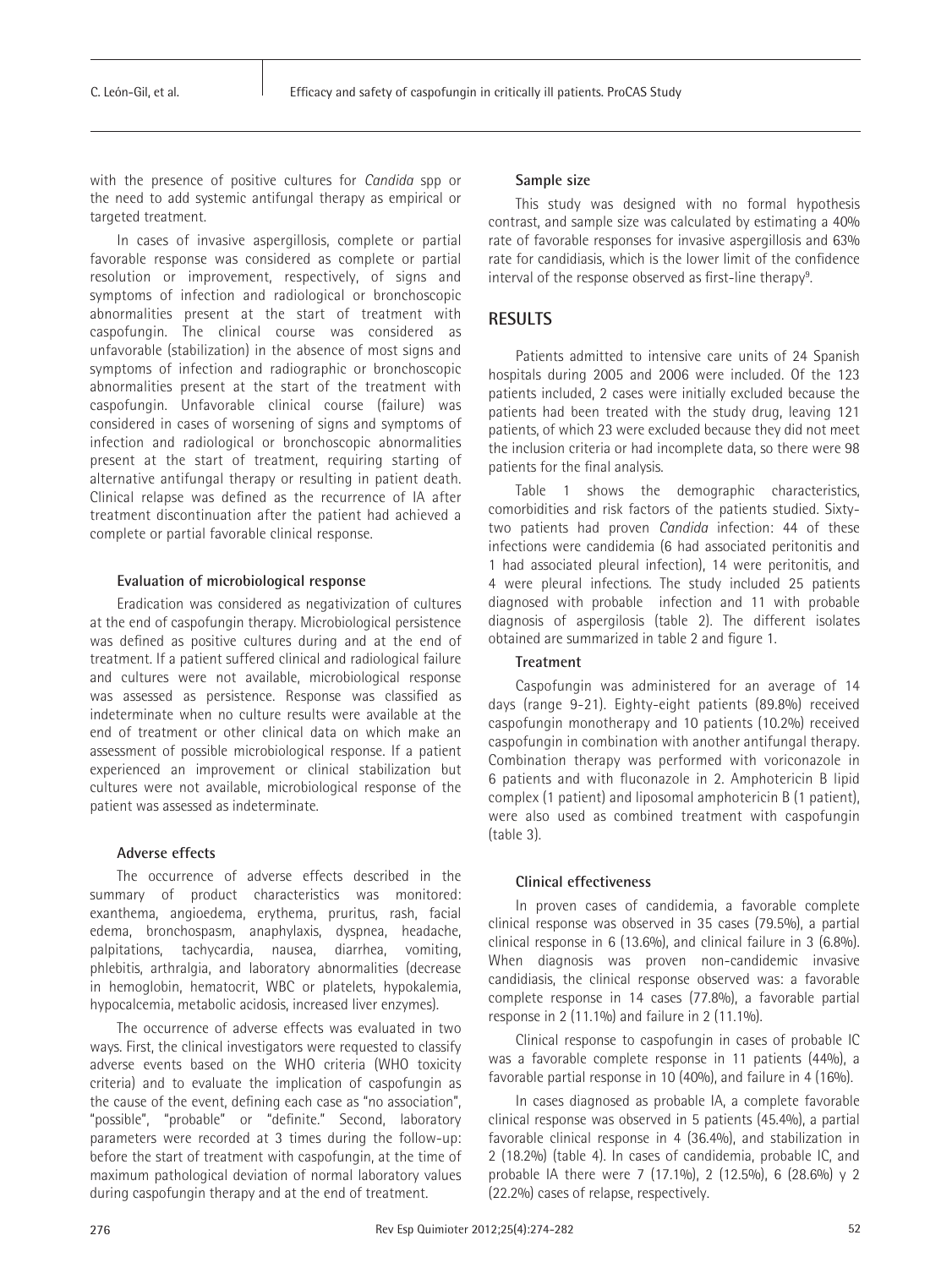| Table 1                                 | Demographic characteristics, comorbidities and risk factors of patients<br>studied. |             |  |
|-----------------------------------------|-------------------------------------------------------------------------------------|-------------|--|
| Demographic data                        |                                                                                     |             |  |
| Age, median (IQR)                       |                                                                                     | $61(48-71)$ |  |
| Gender                                  |                                                                                     |             |  |
| Male                                    |                                                                                     | 71 (72.4)   |  |
| Female                                  |                                                                                     | 27(27.6)    |  |
| Type of patient                         |                                                                                     |             |  |
| Medical                                 |                                                                                     | 48 (48.9)   |  |
| - Oncohematological                     |                                                                                     | 11(11.2)    |  |
| - Neutropenic                           |                                                                                     | 7(7.1)      |  |
| Surgical                                |                                                                                     | 44 (44.9)   |  |
| Trauma                                  |                                                                                     | 6(6.1)      |  |
| APACHE II, median (IQR)                 |                                                                                     | 15 (10-19)  |  |
|                                         | Surgery requiring admission to ICU                                                  | 45 (45.9)   |  |
| Abdominal                               |                                                                                     | 36 (80)     |  |
| Clinical status                         |                                                                                     |             |  |
| Sepsis                                  |                                                                                     | 37(37.7)    |  |
| Septic shock                            |                                                                                     | 31 (31.6)   |  |
| <b>MOF</b>                              |                                                                                     | 15 (15.3)   |  |
| Comorbidities                           |                                                                                     |             |  |
| Cardiovascular                          |                                                                                     | 40 (40.8)   |  |
| Respiratory                             |                                                                                     | 34 (34.7)   |  |
| Gastrointestinal                        |                                                                                     | 32 (32.6)   |  |
| Endocrine-metabolic                     |                                                                                     | 31 (31.6)   |  |
| Active cancer                           |                                                                                     | 18 (18.4)   |  |
| Neurological                            |                                                                                     | 17 (17.3)   |  |
| Liver disease                           |                                                                                     | 13 (13.3)   |  |
| Renal disease                           |                                                                                     | 10(10.2)    |  |
| <b>Risk factors</b>                     |                                                                                     |             |  |
| Central venous catheter                 |                                                                                     | 97 (98.9)   |  |
| <b>Bladder catheter</b>                 |                                                                                     | 94 (95.9)   |  |
| Mechanical ventilation                  |                                                                                     | 82 (83.7)   |  |
| Arterial catheter                       |                                                                                     | 73 (74.5)   |  |
| <b>Enteral nutrition</b>                |                                                                                     | 59 (60.2)   |  |
| Total parenteral nutrition              |                                                                                     | 56 (57.1)   |  |
| Extrarenal filtration                   |                                                                                     | 17 (17.3)   |  |
|                                         | Previous antibiotic therapy > 7 days                                                | 53 (54.1)   |  |
|                                         |                                                                                     | 32 (32.6)   |  |
| Immunosuppressants                      |                                                                                     |             |  |
| Days of pre-ICU admission, median (IQR) |                                                                                     | $6(0-23)$   |  |

**ICU: Intensive Care Unit: IQR: Interquartile range, MOF: multiple organ failure, APACHE II: Acute Physiology and Chronic Health Evaluation**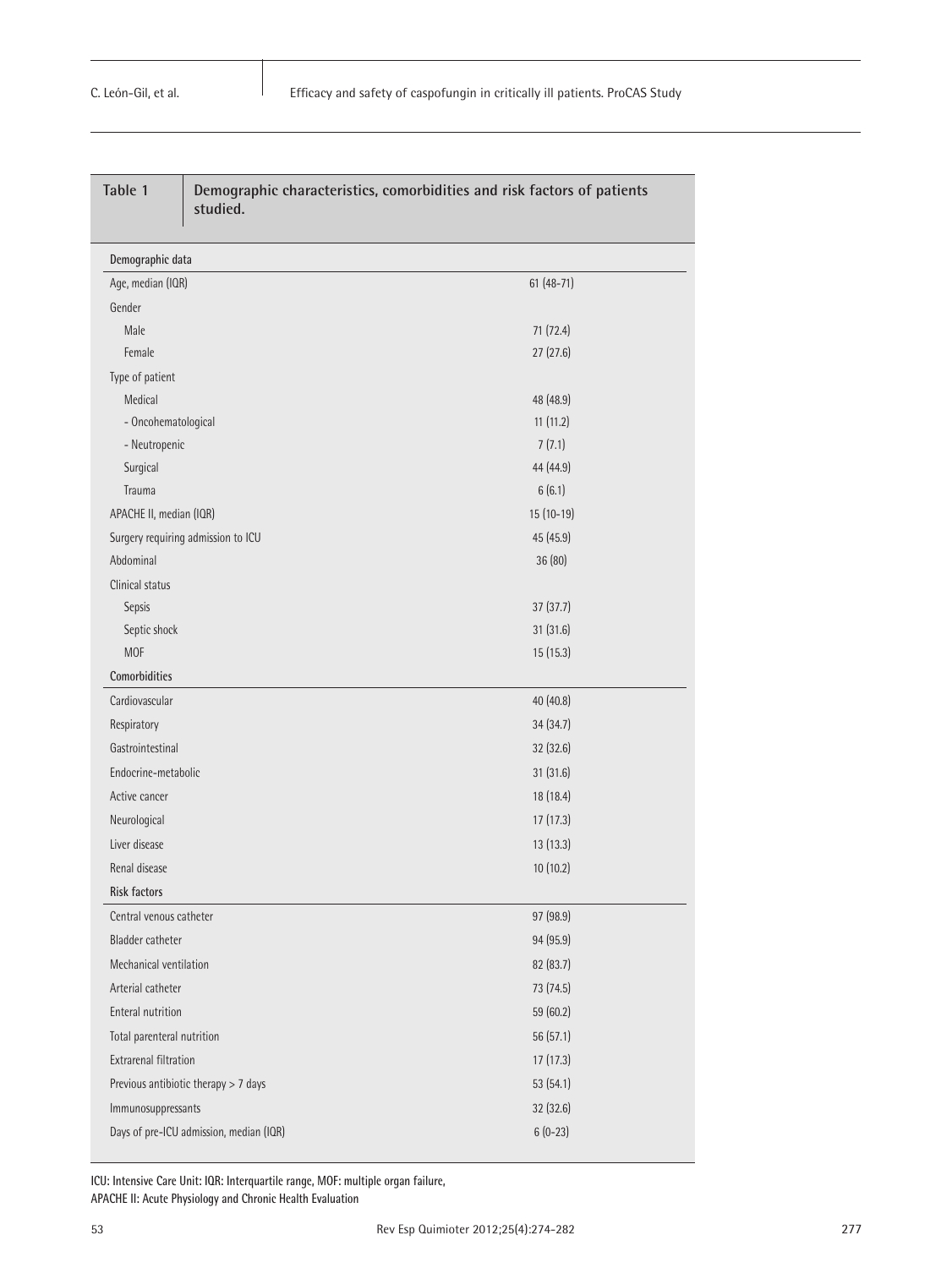#### **Microbiological effectiveness**

Microbiological response observed in patients with proven candidemia, according to the definitions above, was eradication in 24 cases (54.5%), presumed eradication in 8 (18.2%), persistence in 9 (20.4%) and indeterminate in 3 (6.8%). In cases of proven non-candidemic IC, microbiological eradication was observed in 8 patients (44.4%), presumed eradication in 7 (38.9%), persistence of positive cultures at the end of caspofungin therapy in 1 (5.5%) and indeterminate in 2 (11.1%).

In cases of probable IC, microbiological eradication was observed in 10 patients (40%), presumed eradication in 7 (28%), persistence in 3 (12%) and indeterminate in 5 (20%).

Regarding the cases included with a diagnosis of probable IA, the microbiological response obtained was eradication in 4 patients (36.4%), presumed eradication in 2 (18.2%), persistence in 3 (27.3%) and indeterminate in 2 (18.2%).

#### **Follow-up**

The patients included were followed during their stay in the ICU and after discharge from the ward, with a median of 61 days (range: 1-102). Mortality at 60 days in patients receiving caspofungin was 43.31% (n=42), with a mortality associated with invasive fungal infection of 31%.

#### **Safety**

Six adverse events were reported in 6 different patients among the 98 patients included (6.1%). The occurrence of skin exanthema was reported in 5 patients during treatment with caspofungin. No significant changes were seen in the recorded laboratory parameters (AST, ALT, alkaline phosphatase, total bilirubin and creatinine), except in a patient who had mild elevation of direct and total bilirubin. In all cases reported, adverse events were rated as nonserious by investigators and did not require any action.

## **DISCUSSION**

The latest update of the IDSA guidelines<sup>1</sup> on the management of invasive fungal infections (mainly IC), in agreement with the majority opinion of experts, recommend an echinocandin in critically ill patients with severe or suspected disease or confirmation of fungal infection. Oncohematological, neutropenic patients and those with complicated abdominal conditions are the groups with an increased risk of developing IC/IA.

The units participating in the study have a geographic distribution covering most of Spain. Andalusia, Catalonia, and Valencia were communities that provided most patients.

In 25 of the 98 patients, caspofungin therapy was prescribed after failure of initial antifungal treatment with fluconazole. This finding could reflect failure of fluconazole antifungal prophylaxis in high-risk patients, a high rate of

| Table 2 | Types of fungal infection and isolates. |  |  |  |  |
|---------|-----------------------------------------|--|--|--|--|
|---------|-----------------------------------------|--|--|--|--|

| Type of fungal infection   | Number of cases |
|----------------------------|-----------------|
| Proven Candida infection   | 62              |
| Candidemia                 | 44              |
| C. albicans                | 21(47.7)        |
| Non-C. albicans            | 23 (53.2)       |
| - C. parapsilosis          | 7(15.9)         |
| - C. glabrata              | 7(15.9)         |
| - C. krusei                | 3(6.8)          |
| - C. tropicalis            | 3(5.8)          |
| - C. kefyr                 | 2(4.5)          |
| - Candida spp              | 1(2.2)          |
| <b>Peritonitis</b>         | 14              |
| C. albicans                | 7(50)           |
| C. glabrata                | 5(35.7)         |
| C. kefyr                   | 1(7.1)          |
| Candida spp                | 1(7.1)          |
| Pleural empyema            | $\overline{4}$  |
| C. albicans                | 2(50)           |
| C. glabrata                | 1(25)           |
| C. krusei                  | 1(25)           |
| Probable Candida infection | 25              |
| C. albicans                | 14(56)          |
| C. tropicalis              | 2(8)            |
| C. krusei                  | 2(8)            |
| C. glabrata                | 2(8)            |
| C. Iusitaniae              | 1(4)            |
| Geotricum candidum         | 1(4)            |
| Candida spp                | 3(12)           |
| Probable aspergillosis     | 11              |
| A. fumigatus               | 5(45.4)         |
| A. flavus                  | 2(18)           |
| A. terreus                 | 1(9.1)          |
| Aspergillus spp            | 3(27.2)         |
|                            |                 |

infections by fluconazole resistant *Candida* species or an inadequate initial empirical therapy for the clinical condition of the patient.

Of the patients included, 36 (36.7%) had complicated abdominal disease and 31 (31.6%) were in a state of septic shock. Both conditions are one of the main clinical scenarios where invasive *Candida* infection shows a high incidence.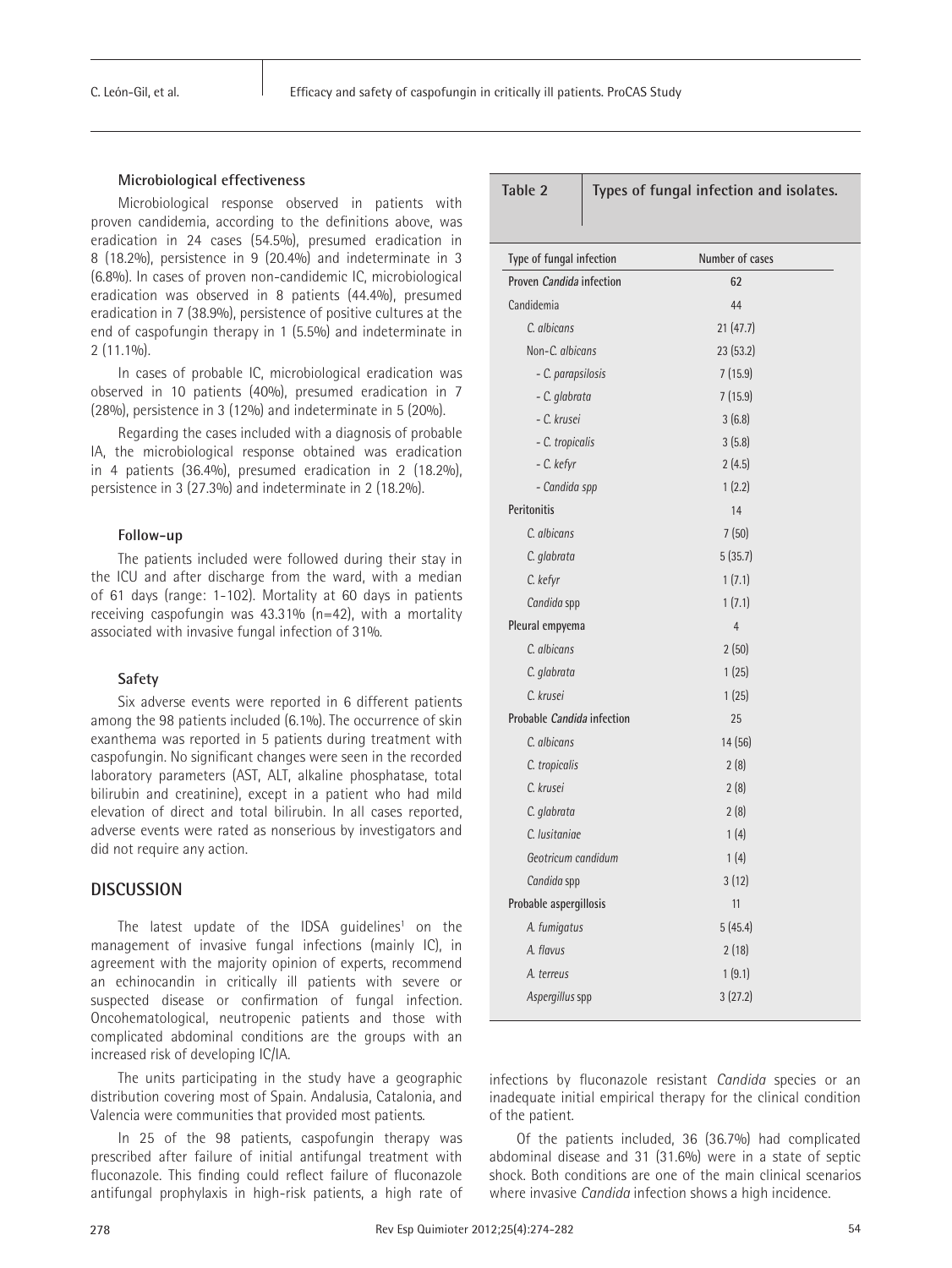

When assessing efficacy, the best evidence is obtained from controlled clinical trials. Despite this, observational studies may provide valid results when evaluating clinical response and safety of new drugs, such as caspofungin, from the follow-up of a large number of patients and for sufficient time under routine clinical conditions.

According to the results of this study, caspofungin has been used effectively as first-line treatment and probably as rescue therapy in patients with proven IC, probable IC, and probable IA. The study population was formed by severely ill patients (APACHE II 15 [IQR 10-19]) with associated severe comorbidities. In this group of critically ill patients, a favorable clinical response was obtained in 89.6% (78) of IC (proven  $+$ probable) and 81.8%<sup>9</sup> of probable IA. Favorable response rates were higher in patients with proven IC (91.9%) than in patients with probable IC (84%) and probable IA (81.8%). The results are slightly higher to those published by Mora-Duarte et al.<sup>10</sup> (favorable response with caspofungin in 73-81% with IC) and markedly higher than reported by Maschmeyer et al (favorable response in 45% of patients with IA)<sup>11</sup>, Maertens et al. (56.4% favorable response)<sup>12</sup> and other authors<sup>2,13,14</sup>. These data have an even greater value considering that in 36% of the cases the indication to start treatment with caspofungin was as rescue for refractoriness to previous antifungal therapy.

Although immunosuppressed patients were not excluded from the study, only 18% of patients included were in this situation at the time of recruitment. This should be considered when analyzing the results obtained in our study.

Table 5 summarizes the characteristics of the clinical

trials conducted with caspofungin and response to treatment. Both in immunosuppressed and immunocompetent patients, as preventive or targeted treatment, first-line or rescue therapy, caspofungin has achieved good results in terms of effectiveness and safety.

In our study, *C. albicans* was the most frequently isolated species (63%), and the incidence of infections by non-*C. albicans* was lower than expected given the changes in microbiological characteristics of IC in recent years<sup>15</sup>. As regards the source of isolates, they are similar to those reported in other studies<sup>16</sup>.

In the study by Mora-Duarte et al.<sup>10</sup>, 42% of patients receiving caspofungin had some adverse effect or laboratory test abnormality, though only in 3 cases (2.6%) was it necessary to discontinue caspofungin therapy.

In critically ill patients, the presence of side effects and drug interactions has greater importance because of the usual coexistence of organ failure and use of a wide range of drugs<sup>20</sup>. The safety profile of caspofungin seen in this and other studies make it be considered one of the antifungal of first-choice in patients with proven or probable IC and as rescue therapy in IA.

This study has some limitations. Since this is an observational study conducted in routine clinical practice, a control group was not used with which to make comparisons, so a superiority or inferiority analysis cannot be performed. In addition, the low number of IA may bias the results. The diagnosis of probable IA and probable CI was performed according to the criterion of the local investigators, which may be associated with a bias due to lack of a uniform diagnostic criterion.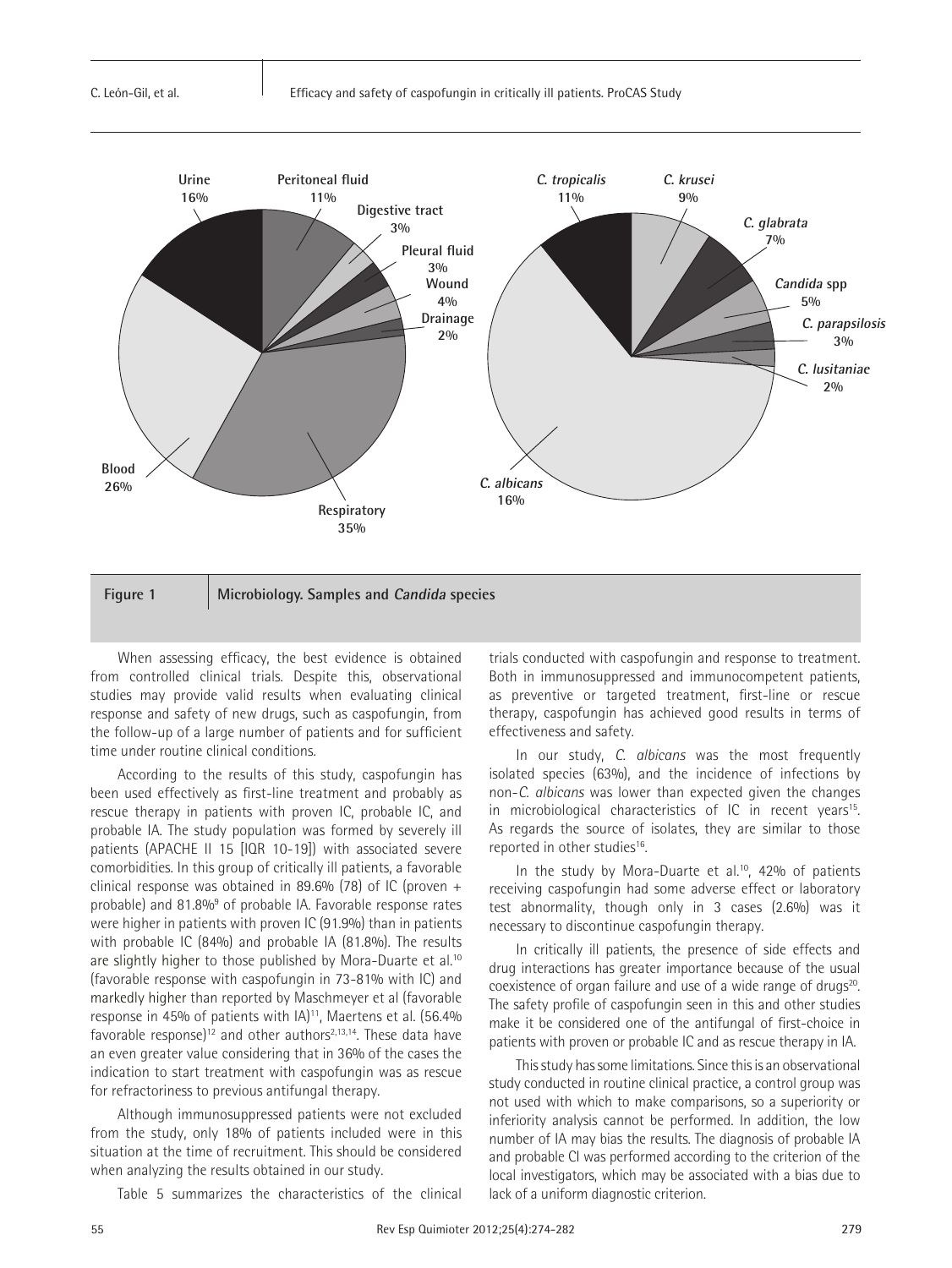| Table 3<br>Treatment with caspofungin. Types,<br>indication, and rescue. |                 |  |  |  |
|--------------------------------------------------------------------------|-----------------|--|--|--|
| Type of treatment                                                        | Number of cases |  |  |  |
| Monotherapy                                                              | 88 (89.8)       |  |  |  |
| Combination therapy                                                      | 10(10.2)        |  |  |  |
| Voriconazole                                                             | 6(60)           |  |  |  |
| Fluconazole                                                              | 2(20)           |  |  |  |
| Amphotericin B lipid complex                                             | 1(10)           |  |  |  |
| Liposomal amphotericin B                                                 | 1(10)           |  |  |  |
| Indication                                                               | Number of cases |  |  |  |
| First line                                                               | 53(54.1)        |  |  |  |
| Rescue for refractoriness                                                | 36(36.7)        |  |  |  |
| Fluconazole                                                              | 25(69.4)        |  |  |  |
| Voriconazole                                                             | 5(13.9)         |  |  |  |
| Itraconazole                                                             | 4(11.1)         |  |  |  |
| Liposomal amphotericin B                                                 | 2(5.5)          |  |  |  |
| Rescue for intolerance                                                   | 9(9.2)          |  |  |  |
| Liposomal amphotericin B                                                 | 3(33.3)         |  |  |  |
| Fluconazole                                                              | 2(22.2)         |  |  |  |
| Amphotericin B lipid complex                                             | 2(22.2)         |  |  |  |
| Voriconazole                                                             | 2(22.2)         |  |  |  |

| infections used.                     | of caspofungin in the different fungal |
|--------------------------------------|----------------------------------------|
| <b>Invasive Candidiasis</b>          | Number of cases                        |
| Candidemia                           | 44                                     |
| Clinical response                    |                                        |
| Complete                             | 35(79.5)                               |
| Partial                              | 6(13.6)                                |
| Failure                              | 3(6.8)                                 |
| Microbiological response             |                                        |
| Eradication                          | 24 (54.5)                              |
| Presumptive eradication              | 8(18.2)                                |
| Persistence                          | 9(20.4)                                |
| Indeterminate                        | 3(6.8)                                 |
| Non-candidemic invasive candidiasis* | 18                                     |
| Clinical response                    |                                        |
| Complete                             | 14 (77.8)                              |
| Partial                              | 2(11.1)                                |
| Failure                              | 2(11.1)                                |
| Microbiological response             |                                        |
| Eradication                          | 8(44.4)                                |
| Presumptive eradication              | 7(38.9)                                |
| Persistence                          | 1(5.5)                                 |
| Indeterminate                        | 2(11.1)                                |
| Probable invasive candidiasis        | 25                                     |
| Clinical response                    |                                        |
| Complete                             | 11(44)                                 |
| Partial                              | 10(40)                                 |
| Failure                              | 4(16)                                  |
| Microbiological response             |                                        |
| Eradication                          | 10(40)                                 |
| Presumptive eradication              | 7(28)                                  |
| Persistence                          | 3(12)                                  |
| Indeterminate                        | 5(20)                                  |
|                                      |                                        |
| Probable invasive aspergillosis      | 11                                     |
| Clinical response                    |                                        |
| Complete                             | 5(45.4)                                |
| Partial                              | 4(36.4)                                |
| Failure                              | 2(18.2)                                |
| Microbiological response             |                                        |
| Eradication                          | 4(36.4)                                |
| Presumptive eradication              | 2(18.2)                                |
| Persistence                          | 3(27.3)                                |
| Indeterminate                        | 2(18.2)                                |
|                                      |                                        |

**Table 4 Clinical and microbiological response** 

**\* Includes patients with abdominal candidiasis (peritonitis), and pleural empyema. n (%): number of cases, percentage**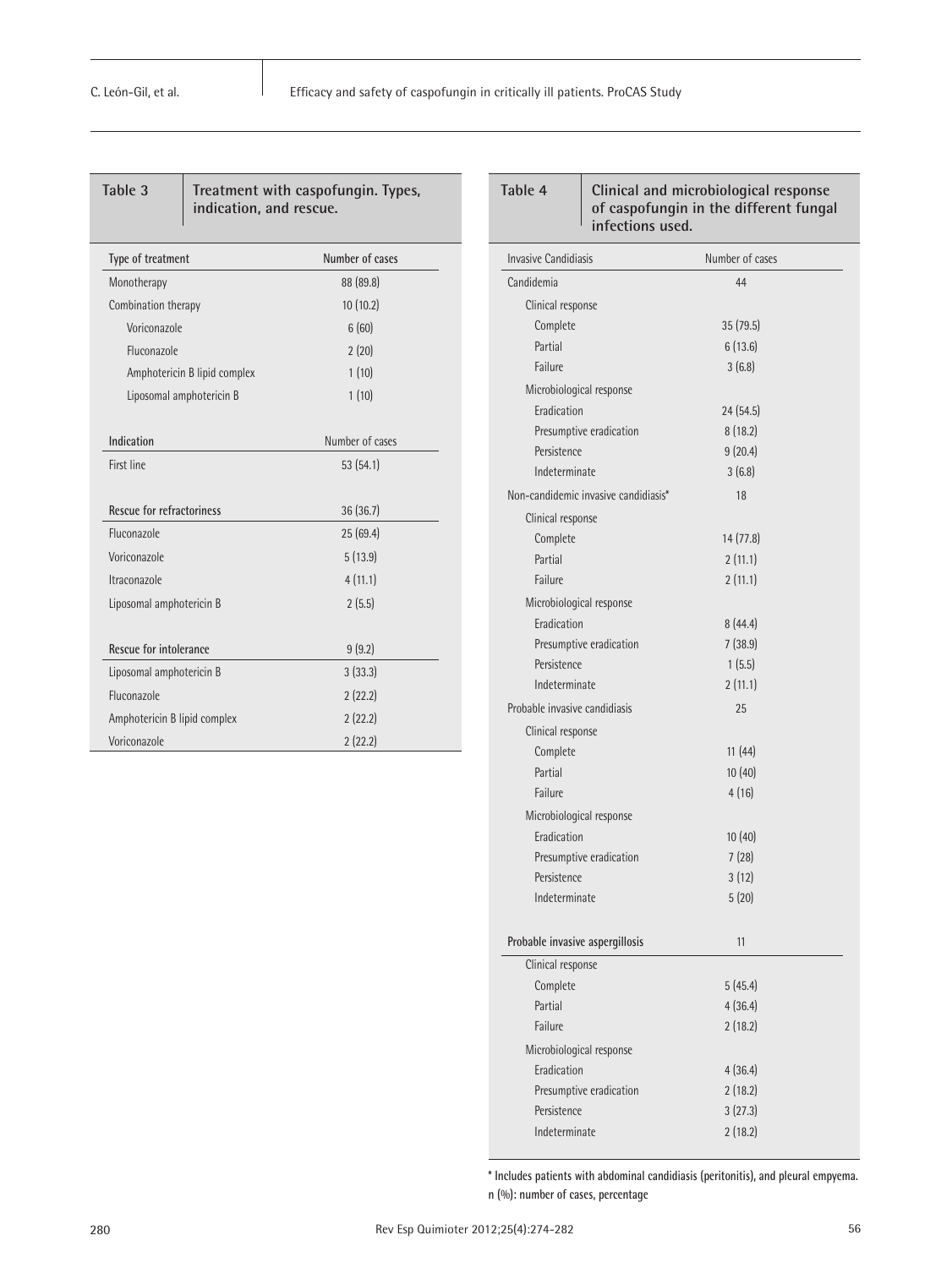| Table 5                        | Description of characteristics of the clinical trials conducted with caspofungin. |                                                                                            |  |
|--------------------------------|-----------------------------------------------------------------------------------|--------------------------------------------------------------------------------------------|--|
| Study                          | Patient type                                                                      | Outcome                                                                                    |  |
| Marr, 2004 <sup>17</sup>       | IA: Voriconazole + Caspofungin vs Voriconazole                                    | Decreased mortality after 3 months.                                                        |  |
|                                |                                                                                   | OR: 0.28 (0.28-0.92). p=0.011                                                              |  |
| Betts, 2009 <sup>18</sup>      | IC: Caspofungin (standard dose) vs Caspofungin 150 mg/day                         | Favorable response: 71.6% vs 77.9%                                                         |  |
| Winkler, 2010 <sup>6</sup>     | IC + IA: SOT recipient                                                            | Favorable response: IC 89%. IA 74%.                                                        |  |
| Petrovic, 2007 <sup>19</sup>   | $IC + IA$ : SOT recipient                                                         | Favorable response: IC 83%. IA 50%.                                                        |  |
| Cornely, 2007 <sup>20</sup>    | IC without candidemia                                                             | Favorable response: 81%.                                                                   |  |
| Glasmacher, 2006 <sup>21</sup> | Immunosuppressed: Probable or proven fungal infection                             | Favorable response: IC 62%. IA 49%.                                                        |  |
|                                |                                                                                   | Survival 30 days 70%.                                                                      |  |
| Anttila, $2007^2$              | $IC + IA$                                                                         | Favorable response: IC 78%. IA 50%.                                                        |  |
| Walsh, 2004 <sup>22</sup>      | Neutropenic. Empirical ATF (Caspofungin vs Liposomal Amphotericin B)              | Favorable response: CAS 33.9%. LAFB 33.7%.                                                 |  |
| Sipsas, 2009 <sup>3</sup>      | Oncologic with candidemia                                                         | Clinical response 78%. Microbiological response 77%. Overall<br>mortality at 30 days: 21%. |  |
| Senn, 2009 <sup>5</sup>        | Post-abdominal surgery with high risk of IC                                       | Efficacy of preventive treatment: 95%.                                                     |  |

**IA: invasive aspergillosis, IC: invasive candidiasis, OR: Odds ratio; SOT: solid organ transplant, ATF: antifungal, CAS: Caspofungin, LAFB: Liposomal amphotericin B**

## **ACKOWLEDGEMENTS**

This study was sponsored by MSD, Spain, which had no influence on patient recruitment, on analysis or interpretation of results, or on the decision on their publication.

## **\*MEMBERS OF THE PROCAS STUDY GROUP (PARTICIPATING SITES IN BRACKETS):**

MV. de la Torre **(H. Virgen de la Victoria, Málaga**); JM. Raurich (**H. Son Dureta, Palma de Mallorca**); B. Alvarez **(H. General Universitario, Alicante)**; C. Ortiz Leyba, J.M. Dominguez **(H. Virgen del Rocío, Sevilla)**; L. Socías **(H. Son Llatzer, Palma de Mallorca)**; F. Álvarez-Lerma **(H. del Mar, Barcelona)**; R. Zaragoza **(H. Universitario Dr Peset, Valencia);** R. Mañez **(H. Bellvitge, Barcelona)**; E. Quintana **(H. Santa Creu i Sant Pau, Barcelona)**; M. Ruano **(H. Universitario La Fe, Valencia);** R. Sierra **(H. Puerta del Mar, Cádiz)**; C. Rivero **(C.H. Universitario, Santiago de Compostela);** T. Guzman **(H. Virgen Macarena, Sevilla)**; E. Mesalles **(H. Germans Trias i Pujol, Badalona);** L. Alvarez Rocha **(H. Juan Canalejo, La Coruña);** A. Loza, **(H. Universitario de Valme, Sevilla);** M. Palomar **(H. Vall d´Hebrón, Barcelona);** JR. Reig **(H. General de Castellón, Castellón)**; J. Luna **(H. Verge de la Cinta, Tortosa);** MA. León (**H. General de Catalunya, Barcelona);** M. Rodríguez **(H. Virgen de las Nieves, Granada)**; S. Rodríguez **(H. General de Manresa, Manresa)**; P. Ugarte **(H. Marqués de Valdecilla, Santander)** y J.C. Villar **(C.H Ourense, Orense).**

## **REFERENCES**

- 1. Pappas PG, Kauffman CA, Andes D, Benjamin DK Jr, Calandra TF, Edwards JE Jr et al. Clinical practice guidelines for the management of candidiasis: 2009 update by the Infectious Diseases Society of America. Clin Infect Dis 2009; 48:503-35.
- 2. Anttila VJ, Salonen J, Ylipalosaari P, Koivula I, Riikonen P, Nikoskelainen J. A retrospective nationwide case study on the use of a new antifungal agent patients treated with caspofungin during 2001-2004 in Finland. Clin Microbiol Infect 2007; 13:606-12.
- 3. Sipsas NV, Lewis RE, Raad II, Kontoyiannis DP. Monotherapy with caspofungin for candidaemia in adult patients with cancer: a retrospective, single institution study. Int J Antimicrob Agents 2009; 34:95-8.
- 4. Lichtenstem C, Nguyen TH, Schemmer P, Hoppe-Tichy T, Weigand MA. Efficacy of caspofungin in invasive candidiasis and candidemia de-escalation strategy. Mycoses 2008; 51(Suppl.1):35-46.
- 5. Senn L, Eggimann P, Ksontini R, Pascual A, Demartines N, Bille J et al. Caspofungin for prevention of intra-abdominal candidiasis in high-risk surgical patients. Intensive Care Med 2009; 35:903-908.
- 6. Winkler M, Pratschke J, Schulz U, Zheng S, Zhang M, Li W et al. Caspofungin for post solid organ transplant invasive fungal disease: results of a retrospective observational study. Transpl Infect Dis 2010; 12:230-7.
- 7. Constantin JM, Roszyk L, Guerin R, Bannier F, Chartier C, Perbet S et al. Tolerance of caspofungine in intensive care unit: A prospective study. Ann Fr Anesth Reanim 2008; 27:819-24.